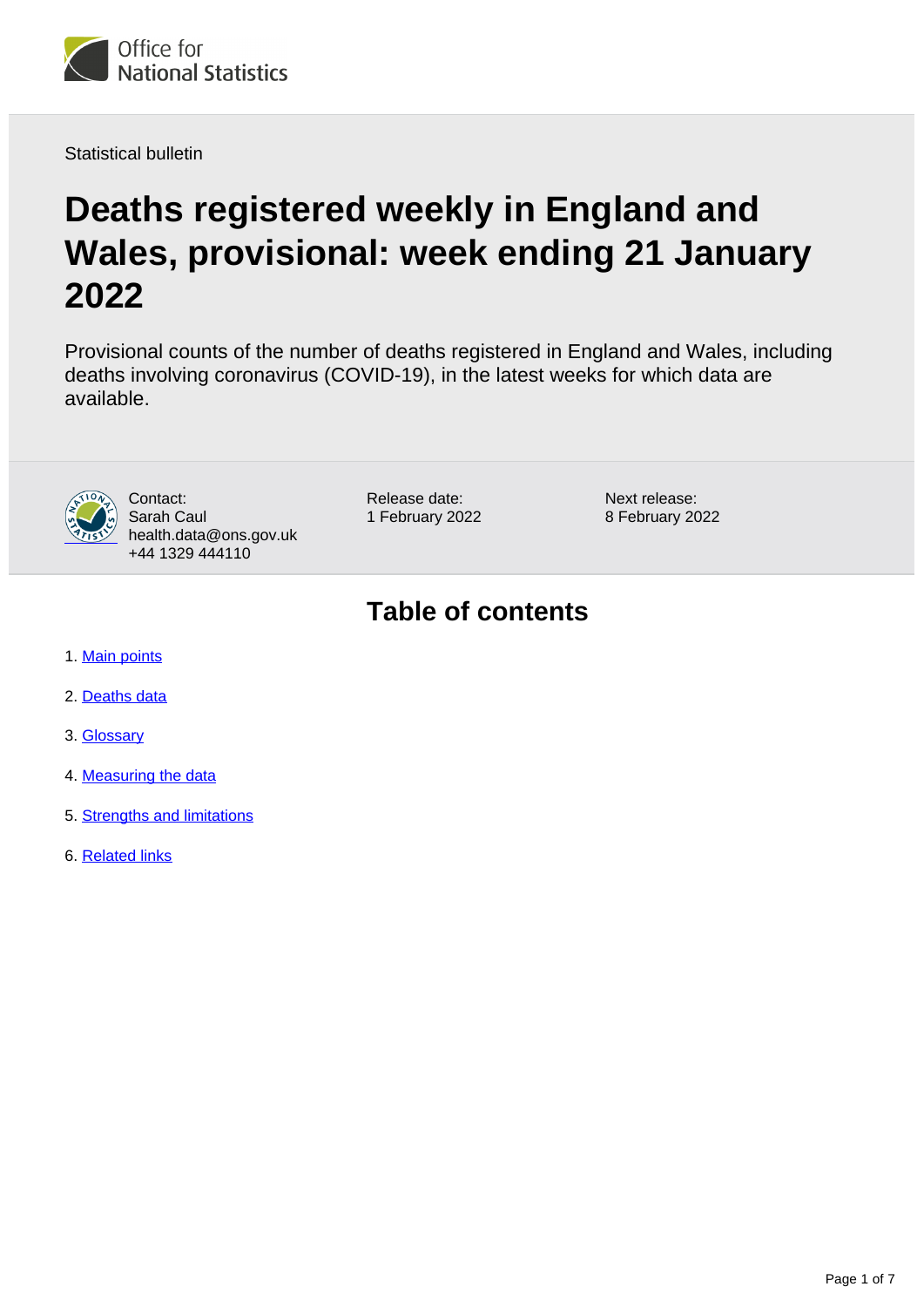## <span id="page-1-0"></span>**1 . Main points**

- In the week ending 21 January 2022 (Week 3), 12,776 deaths were registered in England and Wales; this was 535 fewer deaths than the previous week (Week 2) and 8.6% below the five-year average (1,203 fewer deaths).
- The number of deaths registered in England in the week ending 21 January 2022 (Week 3) was 12,012; this was 387 fewer deaths than the previous week (Week 2) and 8.4% below the five-year average (1,099 fewer deaths).
- The number of deaths registered in Wales in the week ending 21 January 2022 (Week 3) was 743; this was 141 fewer deaths than the previous week (Week 2) and 11.5% below the five-year average (97 fewer deaths).
- Compared with the 2015 to 2019 five-year average (as opposed to the new five-year average used in the previous main points), deaths in England and Wales were 3.3% below average (440 fewer deaths); deaths were 2.9% below average in England (358 fewer deaths) and 8.5% below average in Wales (69 fewer deaths).
- Of the deaths registered in Week 3 in England and Wales, 1,484 mentioned "novel coronavirus (COVID-19)", accounting for 11.6% of all deaths; this was an increase in the number of deaths compared with Week 2 (1,382 deaths, 10.4% of all deaths).
- The number of deaths involving COVID-19 in England increased to 1,378 in Week 3, compared with 1,308 in Week 2; for Wales, deaths involving COVID-19 increased to 102 in Week 3, compared with 69 in Week 2.
- Of the 1,484 deaths involving COVID-19, 72.9% (1,082 deaths) had this recorded as the underlying cause of death in Week 3 compared with 77.4% in Week 2.
- Using the most up-to-date data we have available, the number of deaths from the week ending 13 March 2020 to the week ending 21 January 2022 was 1,115,339 in England and Wales; of these, 1,045,257 were recorded in England and 68,600 were recorded in Wales.
- From the week ending 13 March 2020 to the week ending 21 January 2022, the number of excess deaths above the five-year average in England and Wales was 125,627; of these, 120,497 were recorded in England and 6,423 were recorded in Wales.
- In Week 3 in England and Wales, the number of deaths was above the five-year average in private homes (16.9% above, 532 excess deaths) but below the five-year average in hospitals (16.0% below, 1,088 fewer deaths), care homes (20.2% below, 624 fewer deaths) and other settings (2.5% below, 23 fewer deaths).
- The number of deaths registered in the UK in the week ending 21 January 2022 was 14,424, which was 8.6% below the five-year average (1,352 fewer deaths); of the deaths registered in the UK in Week 3, 1,672 involved COVID-19, which was 112 more than in Week 2.

#### **Figure 1: Total deaths from all causes were below the five-year average in Week 3**

Number of deaths registered by week, England and Wales, 28 December 2019 to 21 January 2022

#### **Notes:**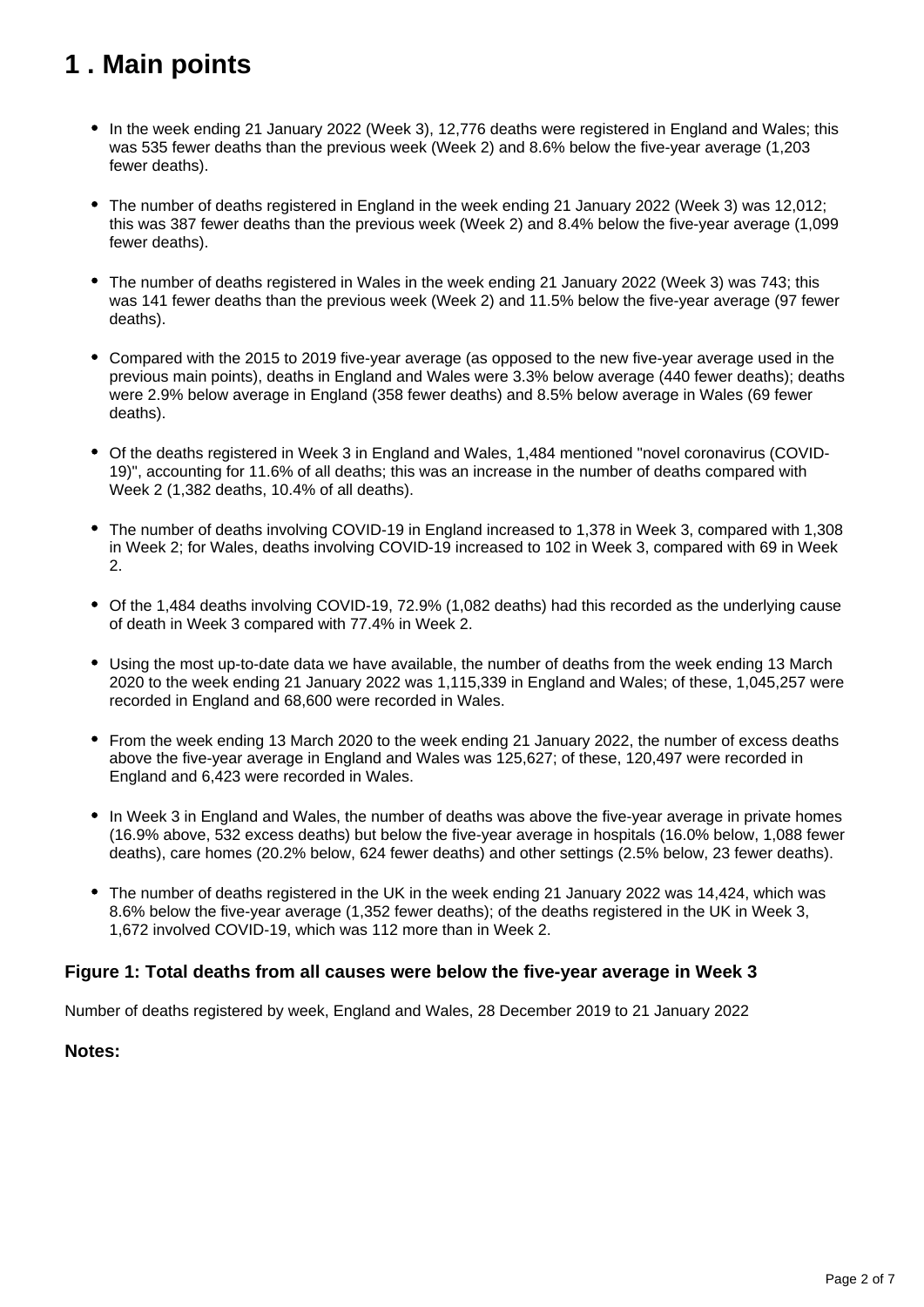- 1. Figures include deaths of non-residents.
- 2. Based on date a death was registered rather than occurred.
- 3. All figures are provisional.
- 4. The International Classification of Diseases, 10th Edition (ICD-10) definitions are available in theMeasuring [the datasection.](https://www.ons.gov.uk/peoplepopulationandcommunity/birthsdeathsandmarriages/deaths/bulletins/deathsregisteredweeklyinenglandandwalesprovisional/weekending21january2022#measuring-the-data)
- 5. The number of deaths registered in a week are affected when bank holidays occur.
- 6. Information relating to the five-year averages used can be found in the **Measuring the data section**.

#### **Download the data**

[.xlsx](https://www.ons.gov.uk/visualisations/dvc1784/fig1/datadownload.xlsx)

## <span id="page-2-0"></span>**2 . Deaths data**

[Deaths registered weekly in England and Wales, provisional](https://www.ons.gov.uk/peoplepopulationandcommunity/birthsdeathsandmarriages/deaths/datasets/weeklyprovisionalfiguresondeathsregisteredinenglandandwales)

Dataset | Released 1 February 2022

Provisional counts of the number of deaths registered in England and Wales, by age, sex and region, in the latest weeks for which data are available. Includes data on coronavirus (COVID-19) deaths.

[Death registrations and occurrences by local authority and health board](https://www.ons.gov.uk/peoplepopulationandcommunity/healthandsocialcare/causesofdeath/datasets/deathregistrationsandoccurrencesbylocalauthorityandhealthboard)

Dataset | Released 1 February 2022

Provisional counts of the number of deaths registered in England and Wales, including deaths involving COVID-19, by local authority, health board and place of death in the latest weeks for which data are available.

[Number of deaths in care homes notified to the Care Quality Commission, England](https://www.ons.gov.uk/peoplepopulationandcommunity/birthsdeathsandmarriages/deaths/datasets/numberofdeathsincarehomesnotifiedtothecarequalitycommissionengland)

Dataset | Released 1 February 2022

Provisional counts of deaths in care homes caused by COVID-19 by local authority. Published by the Office for National Statistics (ONS) and the Care Quality Commission (CQC).

[Care home resident deaths registered in England and Wales, provisional](https://www.ons.gov.uk/peoplepopulationandcommunity/birthsdeathsandmarriages/deaths/datasets/carehomeresidentdeathsregisteredinenglandandwalesprovisional)

Dataset | Released 1 February 2022 Provisional counts of the number of care home resident deaths registered in England and Wales, by region, including deaths involving COVID-19, in the latest weeks for which data are available.

[Deaths registered weekly due to COVID-19 by region of usual residence, provisional](http://www.ons.gov.uk/peoplepopulationandcommunity/birthsdeathsandmarriages/deaths/datasets/deathsregisteredweeklyduetocovid19byregionofusualresidenceprovisional)

Dataset | Released 1 February 2022

Provisional counts of the number of deaths due to coronavirus (COVID-19) registered by region of usual residence in England and Wales.

Try the new way to filter and download these data:

- [Deaths registered weekly in England and Wales by age and sex: COVID-19](https://www.ons.gov.uk/datasets/weekly-deaths-age-sex?%3Auri=weekly-deaths-age-sex%2F)
- [Deaths registered weekly in England and Wales by region: COVID-19](https://www.ons.gov.uk/datasets/weekly-deaths-region/)
- [Death registrations and occurrences by local authority and place of death](https://www.ons.gov.uk/datasets/weekly-deaths-region/)
- [Death registrations and occurrences by health board and place of death](https://www.ons.gov.uk/datasets/weekly-deaths-region/)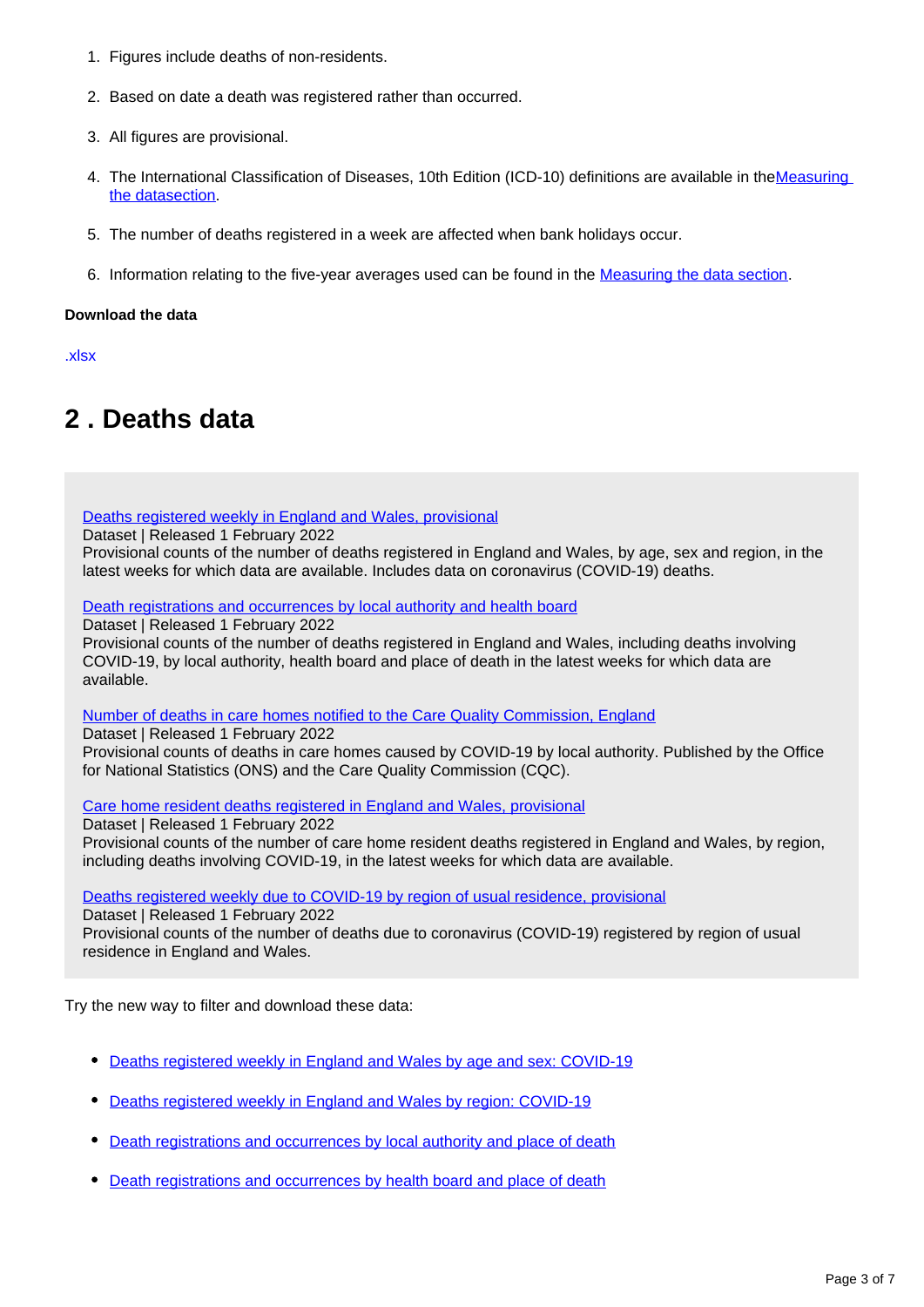## <span id="page-3-0"></span>**3 . Glossary**

### **Coronavirus (COVID-19) deaths**

Coronavirus (COVID-19) deaths are those deaths registered in England and Wales in the stated week where COVID-19 was mentioned on the death certificate. A doctor can certify the involvement of COVID-19 based on symptoms and clinical findings — a positive test result is not required. Definitions of COVID-19 for deaths in Scotland and Northern Ireland are similar to England and Wales.

## <span id="page-3-1"></span>**4 . Measuring the data**

To meet user needs, we publish very timely but provisional counts of death registrations in England and Wales in ou[rDeaths registered weekly in England and Wales, provisional dataset](https://www.ons.gov.uk/peoplepopulationandcommunity/birthsdeathsandmarriages/deaths/datasets/weeklyprovisionalfiguresondeathsregisteredinenglandandwales). These are presented:

- by sex
- by age group
- for regions (within England)
- for Wales as a whole

To allow time for registration and processing, figures are published 11 days after the week ends. Because of the rapidly changing situation, we also provide provisional updated totals for death occurrences based on the latest available death registrations, up to 29 January 2022.

The five-year average is designed to show us the expected number of deaths based on the most recent years. Using five years means random year-on-year fluctuations are smoothed.

The 2015 to 2019 five-year average was used to compare against deaths registered in 2020 and 2021 because it provides a comparison of the number of deaths expected per week in a usual (non- coronavirus (COVID-19) pandemic) year. The further we move away from the five years in question, the less robust the measure is because of changes in population numbers, age and structure.

Deaths registered in 2022 will be compared with the 2016, 2017, 2018, 2019 and 2021 five-year average. As 2021 is also a coronavirus pandemic year and does increase some of the expected deaths in a week, other comparisons are also used including week-by-week and 2021 only.

The number of registration days in a reference period can affect mortality statistics. For example, bank holidays can affect the number of registrations within a week or month because of the closure of registration offices. We often see high death registrations in the first two weeks of January when registration services are back in office and dealing with any backlog from the bank holiday period because of the Christmas period.

### **Coronavirus**

This weekly release now provides a separate breakdown of the number of deaths involving coronavirus (COVID-19); that is, where COVID-19 or suspected COVID-19 was mentioned anywhere on the death certificate, including in combination with other health conditions.

If a death certificate mentions COVID-19, it will not always be the main cause of death but may be a contributory factor. This bulletin summarises the latest weekly information and will be updated each week during the coronavirus pandemic.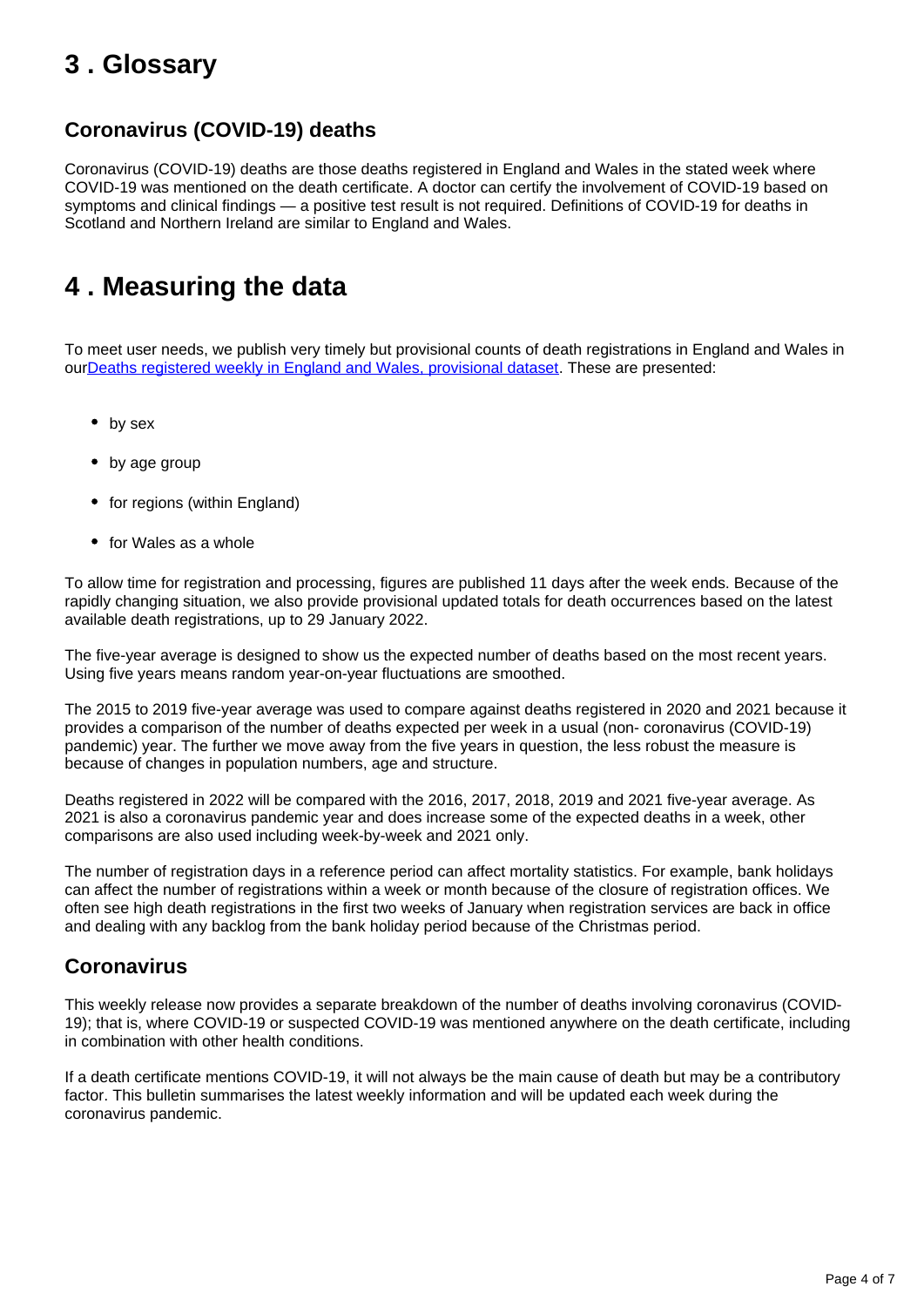### **Data coverage**

The data for 2020 are based on a 53-week year. Because the number of days in a week is seven, when there are 52 weeks, we only cover 364 days of the 365 days in the year. This results in one remaining day each calendar year not being included in the 52 weeks. With the occurrence of leap years, it is sometimes necessary to add a 53rd week to the end of the calendar, which was the case in 2020. This happens every five years — the last time there was a Week 53 was in 2015. Given the low frequency of Week 53, it is more appropriate to compare the 2020 figures with the average for Week 52 than to compare it with a single year from five years previous. View more detail on the data coverage for the weekly deaths bulletin in our[Coronavirus and mortality in England and](https://www.ons.gov.uk/peoplepopulationandcommunity/birthsdeathsandmarriages/deaths/methodologies/coronavirusandmortalityinenglandandwalesmethodology)  [Wales methodology](https://www.ons.gov.uk/peoplepopulationandcommunity/birthsdeathsandmarriages/deaths/methodologies/coronavirusandmortalityinenglandandwalesmethodology).

Influenza and pneumonia has been included for comparison in the **Deaths registered weekly in England and** [Wales, provisional dataseta](https://www.ons.gov.uk/peoplepopulationandcommunity/birthsdeathsandmarriages/deaths/methodologies/coronavirusandmortalityinenglandandwalesmethodology)s a well-understood cause of death involving respiratory infection that is likely to have somewhat similar risk factors to COVID-19.

### **Registration delays**

This bulletin is based mainly on the date deaths are registered, not the date of death, because of the time taken for a death to be registered. Deaths in England and Wales are normally registered within five days, but there can be a considerably longer delay in some circumstances, particularly when the death is referred to a coroner. More information on this issue can be found in our *[Impact of registration delays on mortality statistics article](https://www.ons.gov.uk/peoplepopulationandcommunity/birthsdeathsandmarriages/deaths/articles/impactofregistrationdelaysonmortalitystatisticsinenglandandwales/2020)*.

We have developed a statistical model to estimate the number of deaths likely to have occurred in each week based on previous experience of the pattern of registration delays, including the effects of bank holidays. You can find out more about this statistical model in ourPredicting total weekly death occurrences in England and Wales [methodology.](https://www.ons.gov.uk/peoplepopulationandcommunity/birthsdeathsandmarriages/deaths/methodologies/predictingtotalweeklydeathoccurrencesinenglandandwalesmethodology) Results are shown in sheet 11 of the [Deaths registered weekly in England and Wales, provisional](https://www.ons.gov.uk/peoplepopulationandcommunity/birthsdeathsandmarriages/deaths/datasets/weeklyprovisionalfiguresondeathsregisteredinenglandandwales)  [dataset.](https://www.ons.gov.uk/peoplepopulationandcommunity/birthsdeathsandmarriages/deaths/datasets/weeklyprovisionalfiguresondeathsregisteredinenglandandwales)

### **Classification codes**

From the week ending 26 February 2021 (Week 8), new International Classification of Diseases (ICD-10) codes for COVID-19 issued by the World Health Organization (WHO) were implemented for deaths involving COVID-19. View more detail about the additional classification codes for COVID-19 in the[Coronavirus and mortality in](https://www.ons.gov.uk/peoplepopulationandcommunity/birthsdeathsandmarriages/deaths/methodologies/coronavirusandmortalityinenglandandwalesmethodology)  [England and Wales methodology.](https://www.ons.gov.uk/peoplepopulationandcommunity/birthsdeathsandmarriages/deaths/methodologies/coronavirusandmortalityinenglandandwalesmethodology)

We will publish accompanying articles periodically, giving enhanced information such as age-standardised and age-specific mortality rates for recent time periods, and breakdowns of deaths involving COVID-19 by associated pre-existing health conditions.

Our[User guide to mortality statistics](https://www.ons.gov.uk/peoplepopulationandcommunity/birthsdeathsandmarriages/deaths/methodologies/userguidetomortalitystatisticsjuly2017)provides further information on data quality, legislation and procedures relating to mortality and includes a glossary of terms.

## <span id="page-4-0"></span>**5 . Strengths and limitations**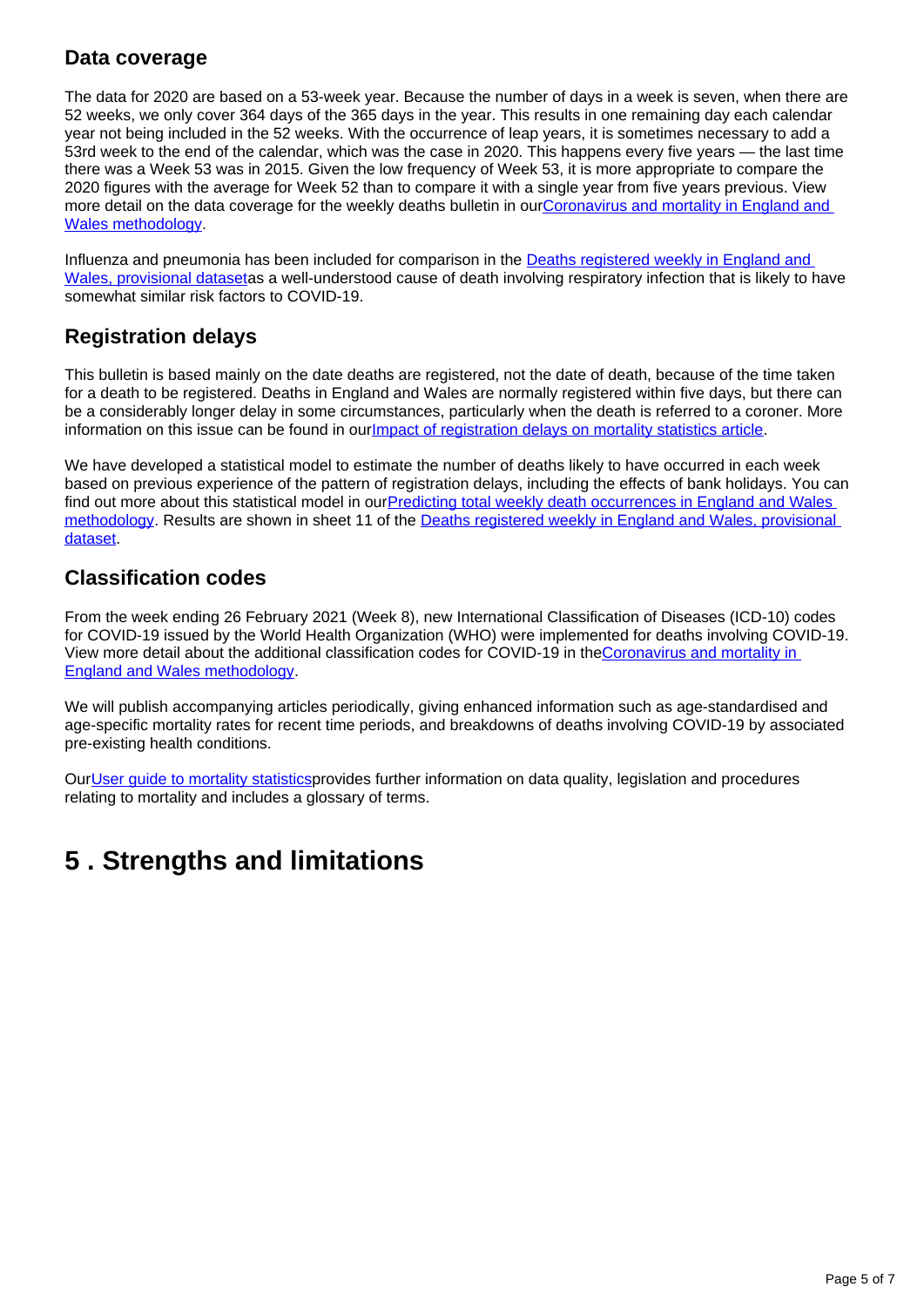### **Comparability**

These weekly figures are for England and Wales only (as this is the Office for National Statistics' (ONS) legal remit). They are from the formal death registration process and may include cases where the doctor completing the death certificate diagnosed possible cases of coronavirus (COVID-19), for example, where this was based on relevant symptoms, but no test was conducted. The ONS figures are different from the daily surveillance figures on [COVID-19 deaths published by the Department of Health and Social Care \(DHSC\)o](https://coronavirus.data.gov.uk/)n GOV.UK, which are for the UK as a whole and its constituent countries.

From 29 April 2020, the DHSC published improved data for England from Public Health England (PHE) to include a count of all deaths, regardless of location, where a positive COVID-19 test was confirmed. Previously, only confirmed COVID-19 deaths in hospitals were reported. This improved the comparability with figures for Scotland, Wales, and Northern Ireland, where deaths outside of hospitals were already being included, and ensured that the UK-wide series had a shared and common definitional coverage. View the ONS statement regarding different [uses of figures on deaths related to COVID-19f](https://www.ons.gov.uk/news/statementsandletters/thedifferentusesoffiguresondeathsfromcovid19publishedbydhscandtheons)or more detail on these data changes.

On 12 August 2020, the PHE data series was revised to include deaths of positively tested individuals where the death occurred within 28 days, and deaths within 60 days of a positive test. The Public Health England technical [summary \(PDF, 854KB\)p](https://assets.publishing.service.gov.uk/government/uploads/system/uploads/attachment_data/file/916035/RA_Technical_Summary_-_PHE_Data_Series_COVID_19_Deaths_20200812.pdf)rovides more detail on these changes.

View more detail on the differences in definitions of COVID-19 deaths between sources and differences in definitions of COVID-19 deaths in care homes in th[eCoronavirus and mortality in England and Wales methodology.](https://www.ons.gov.uk/peoplepopulationandcommunity/birthsdeathsandmarriages/deaths/methodologies/coronavirusandmortalityinenglandandwalesmethodology)

### **Quality**

More quality and methodology information on strengths, limitations, appropriate uses, and how the data were created is available in the[Mortality statistics in England and Wales QMI.](https://www.ons.gov.uk/peoplepopulationandcommunity/birthsdeathsandmarriages/deaths/methodologies/mortalitystatisticsinenglandandwalesqmi)